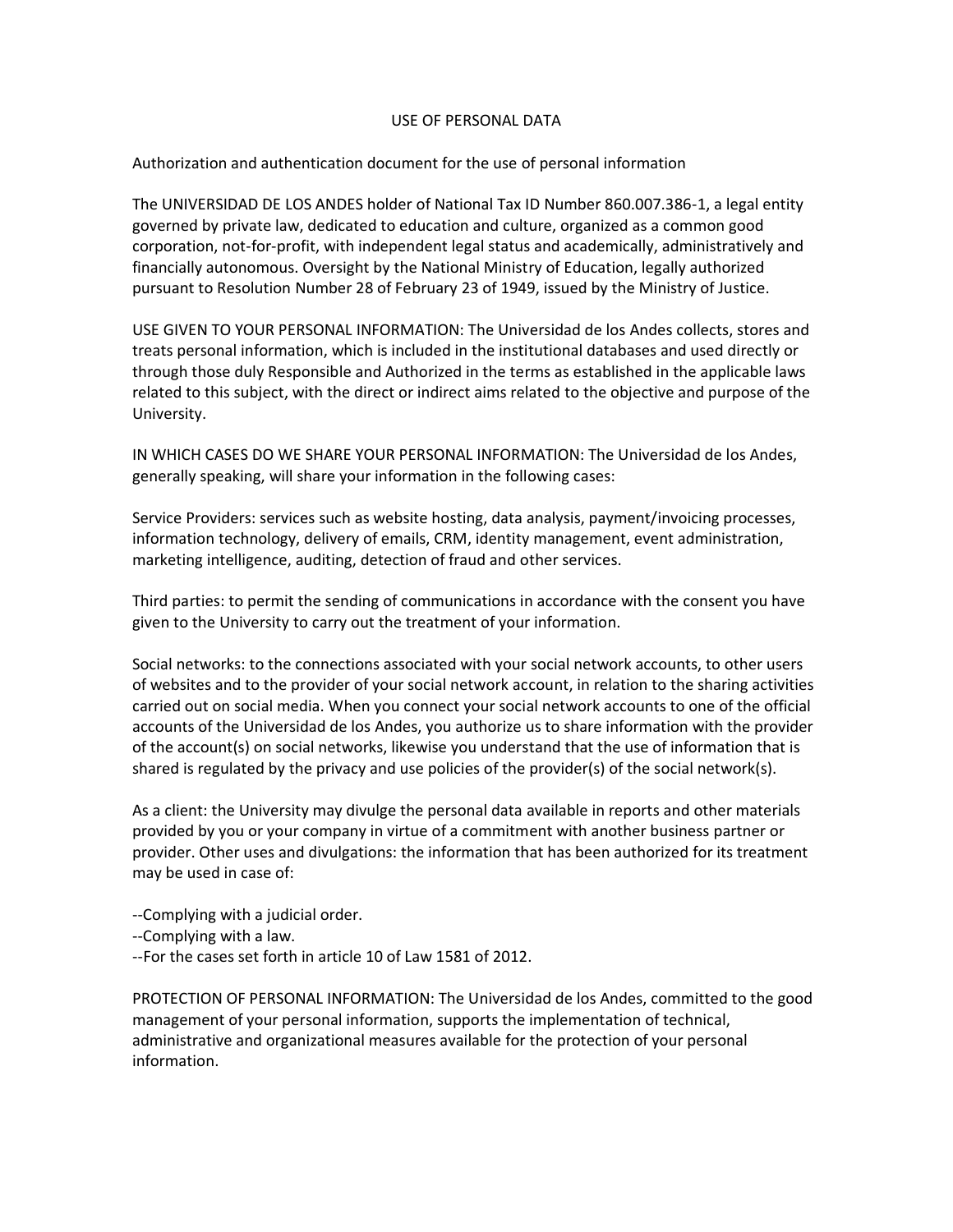How long will the University store my information: The Universidad de los Andes will save your information for a reasonable period to fulfill the aims of the treatment of the information, taking into account criteria such as:

--Relation of the holder with the University.

- --Fulfillment of a legal responsibility
- --Time established on the Document Management tables.

### KNOW YOUR RIGHTS:

Should you have the need to access your right to Habeas Data (to know, update and correct information), the holder can request of the Universidad de los Andes at any moment access to their registered data, as well as requesting corrections, updating or eliminating their personal information, the revocation of the authorization they have given for the treatment of the same and in general the exercise of their rights through the presentation of consultations and complaints in our client attention channels, which can be accessed by clicking on the banner that reads "CONTACT US"

What should this request include: For attention to your request, complaint or claim, you should include the following information:

- Full name of the holder of the personal information.
- Contact details of the Holder of the personal data: or a physical address and/or e-mail or a telephone number.
- Reasons or events that have given place to the claim, request or consultation through a brief description of the right you wish to exercise (know, update, rectify information, request proof of the authorization granted, revoke said authorization, eliminate information, access information, among others).

# Internal procedure:

Once having received this information, The University will have a period of fifteen (15) banking days, counted from the day following the receipt of the request, consultation or complaint, to respond. When not possible to attend to the petition, consultation or claim within the period mentioned above, the Responsible person shall inform the Holder or interested party the reasons for the delay and the date on which the claim will be attended to, which under no circumstances shall exceed eight (8) banking days following the expiration of the first delivery date.

Once having fulfilled the terms set forth by Law 1581 and 2012 and any other norms that govern or complement these, the Holder who has experienced a partial or total denial of the exercise of their rights to access, update, correct, eliminate or revoke information, shall be in a position to make the case known to the Superintendence of Industry and Commerce—Delegacy for the Protection of Personal Information. Consultations:

The Holders, or their successors shall be able to consult the personal information of the Holder which is kept in the databases. As a result, the Universidad de los Andes shall guarantee the right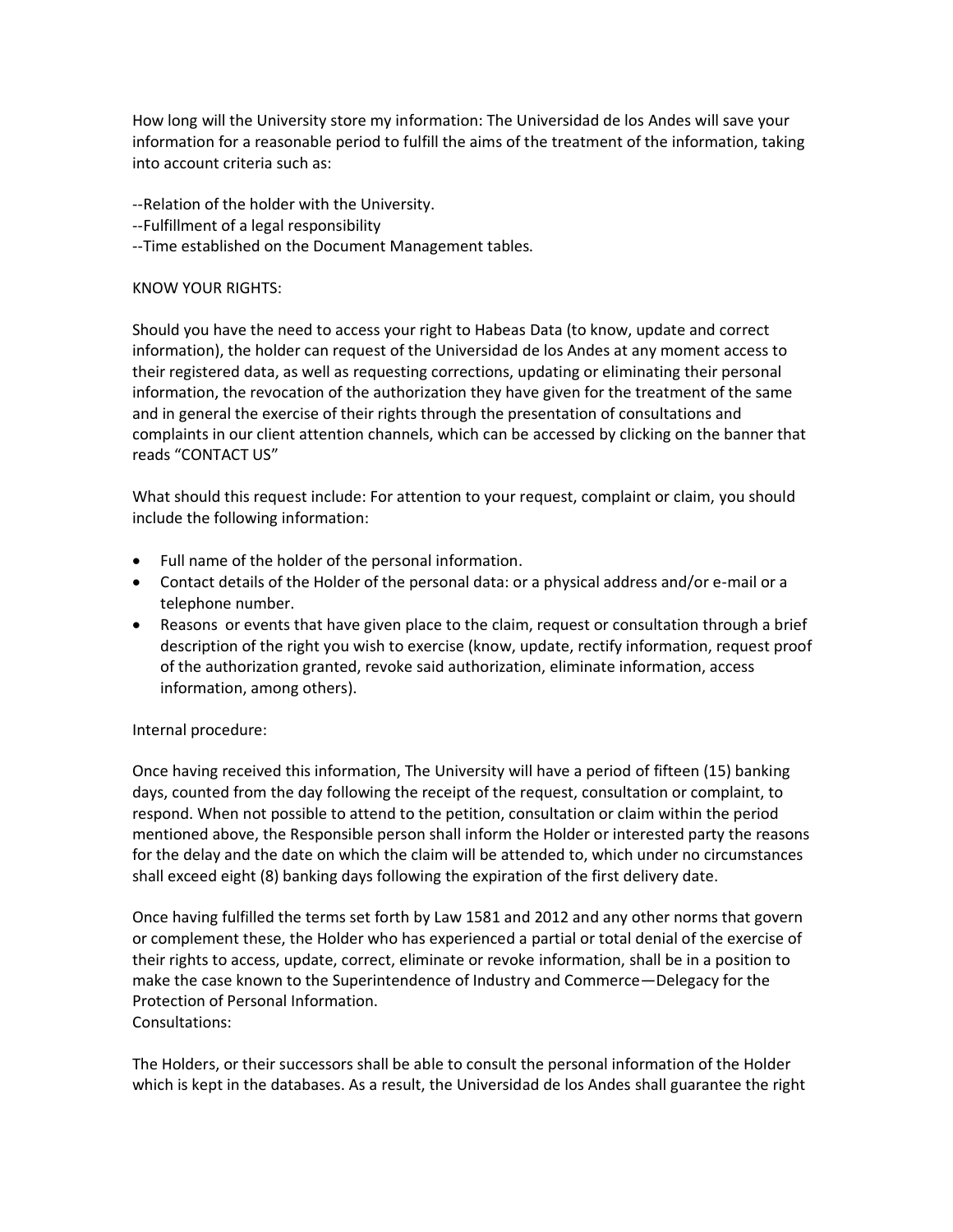to consult, duly providing the holders all the information contained in the individual records or that is linked to the Holder identification.

With respect to the attention to personal information consultation requests, the Universidad de los Andes guarantees:

• In any case, independent of the mechanism implemented for providing attention to consultation requests, the same shall be attended to in a maximum period of ten (10) banking days counted from the day the request was received. When not possible to attend to the consultation within said period of time, the interested shall be informed before the lapse of the first ten (10) days, explaining the reasons for the delay and indicating the date on which the consultation will be attended to, which under no circumstances shall be more than five (5) banking days following the lapse of the first period. Complaints: The holder or successor who considers that the information contained in the database should be the object of corrections, updating or elimination or when warning of a presumed incompliance to any of the obligations contained in Law, shall present their claim before the Universidad de los Andes, channeling the same and sending it to the designated department or area.

# Complaints

Complaints may be presented by the Holder, being fully aware of the information indicated in article 15 of Law 1581 of 2012 and any other norms that modify, add, regulate or annul these. Correction and updating of information: The Universidad de los Andes has the obligation to correct and update information upon request of the Holder, any information regarding him or her that:

- The Universidad de los Andes has the absolute freedom to enable mechanisms that facilitate the exercise of this right, provided that these benefit the holder. Therefore, electronic or other means deemed relevant can be put into practice. Removal or elimination of information: The holder has the right, at all times, to request that the Universidad de los Andes, eliminate their personal information when:
- a) The person considers that this information is not being treated pursuant to the principles, responsibilities and obligations set forth in current law.
- b) This information has ceased being necessary or relevant for the aims for which they were collected.
- c) The necessary period has lapsed for the fulfillment of the aims for which the same were collected. This removal implies the partial or total elimination of the personal information in accordance with that requested by the holder from the records, files, databases or treatments realized by the Universidad de los Andes.

It is important to keep in mind that the right to cancellation is not absolute and the party responsible may deny the exercise of the same when:

- a) The holder has a legal or contractual obligation to remain in the databases.
- b) The elimination of information may impede judicial or administrative actions linked to fiscal obligations, the investigation or persecution of crimes or the updating of administrative sanctions.